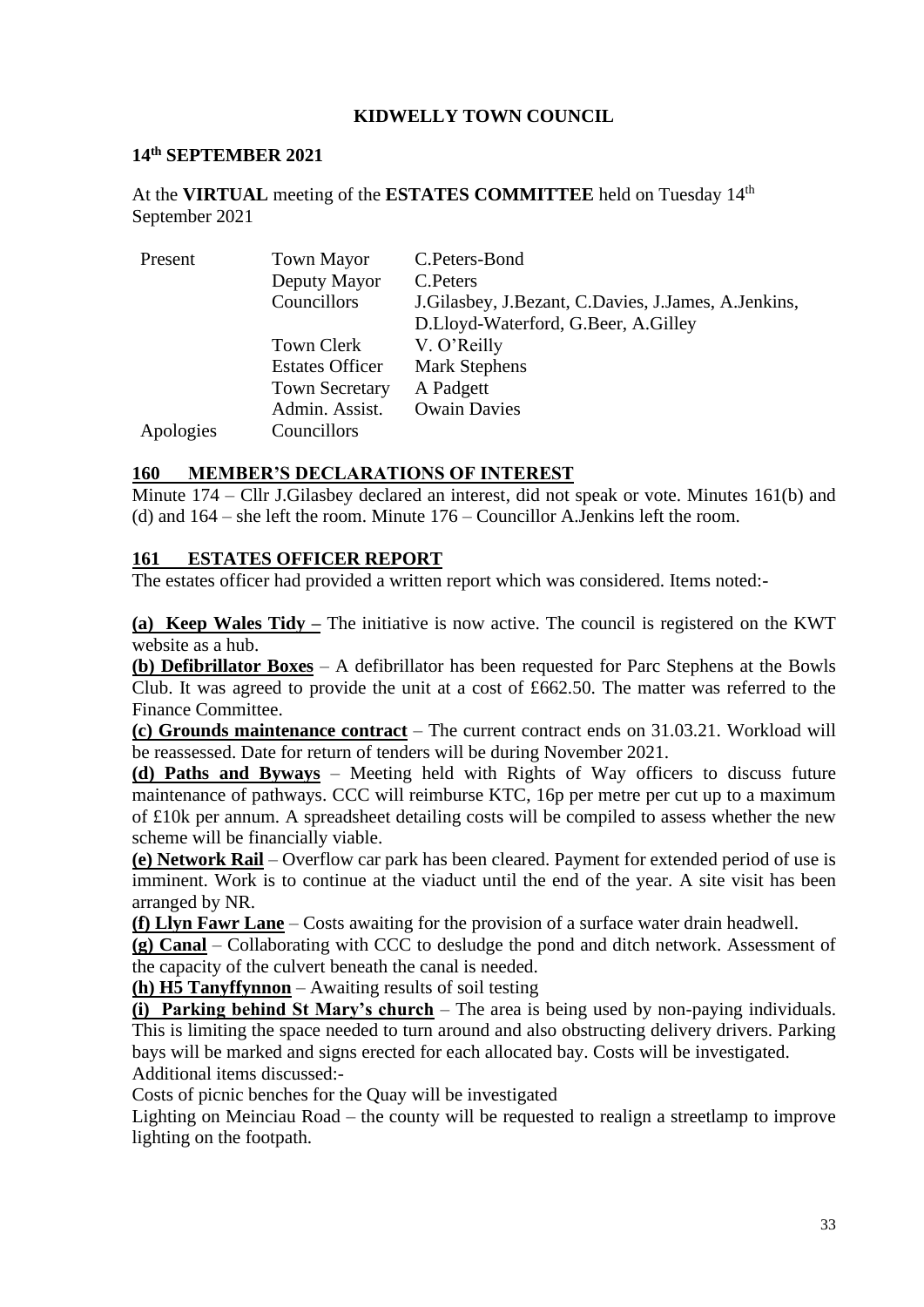# **Matters arising from the Estates Committee Meeting of 13 th July 2021**

## **162 CEMETERY**

The retaining wall has been completed. Quotes for railings had been received. It was **RESOLVED** to accept the quote for £7,800 +VAT. A new path is required. Slabs are slippery in wet and icy weather. They will be replaced with a resin pathway.

## **163 H19 H15 A12- RENT REVIEW "in camera"**

A valuation has been determined and disputed by the leasees. Action is being taken to resolve the issues. The town council valuation document has been sent to the agent concerned.

## **164 HISTORY SHED EXPERIENCE**

Planning application has been submitted. The consultation period has ended. Comments have been mostly positive.

## **165 SKATE BOARD PARK**

A request for a skate board park and pump track has been received. It was previously **RESOLVED**, in principal, to support the project. It was noted that a basic installation would cost £50k - £60k. Consultation with potential users will be undertaken to assess needs. It was noted that the area behind the Gwenllian Centre would be an ideal location.

#### **166 BRIDLEWAY TRANSFER – YSGOL GWENLLIAN DEVELOPMENT**

The county council wishes to add the footprint of part of the bridleway (11/31a) to the school development site. Planning permission for the new school will not be approved unless this is done for ecological reasons. An alternative to a 15 year lease would be an asset transfer to the county council. This option has been rejected by the county council.

## **167 CARNIVAL AT GLAN YR AFON**

CCC has agreed that the carnival can use the county car park. This matter will be dealt with by the events officer under the Black Cat Tourism Strategy initiate. Developments will be reported to the Policy and Community development Committee. A planning application for a storage container behind Trinity Church will be made as a matter of urgency. Note and **Close** this item.

## **168 CASTLE LIGHTING**

CADW requires a work method and risk assessment to be prepared and a contract to be signed before work to renew the castle lights can commence. They also would prefer a separate electricity meter to be installed. The old lights have been removed and the electricity disconnected. New tenders may have to be sought for the lightbox refurbishment.

## **169 HOUSE AT 24 STATION ROAD**

The sale is progressing and a completion date is imminent.

## **170 TOWN CLOCK**

Due to the cramped space in the tower and the dampness, the engineer would have to dismantle the clock and remove it for repairs to the factory. Cost - £8,894. An alternative long term solution would be to electrify the mechanism at a cost of £7886 plus electricity connection charges. As the clock is housed in the church steeple, permission from the church authorities will be needed. Grant funding is not available. There is no finance available at present.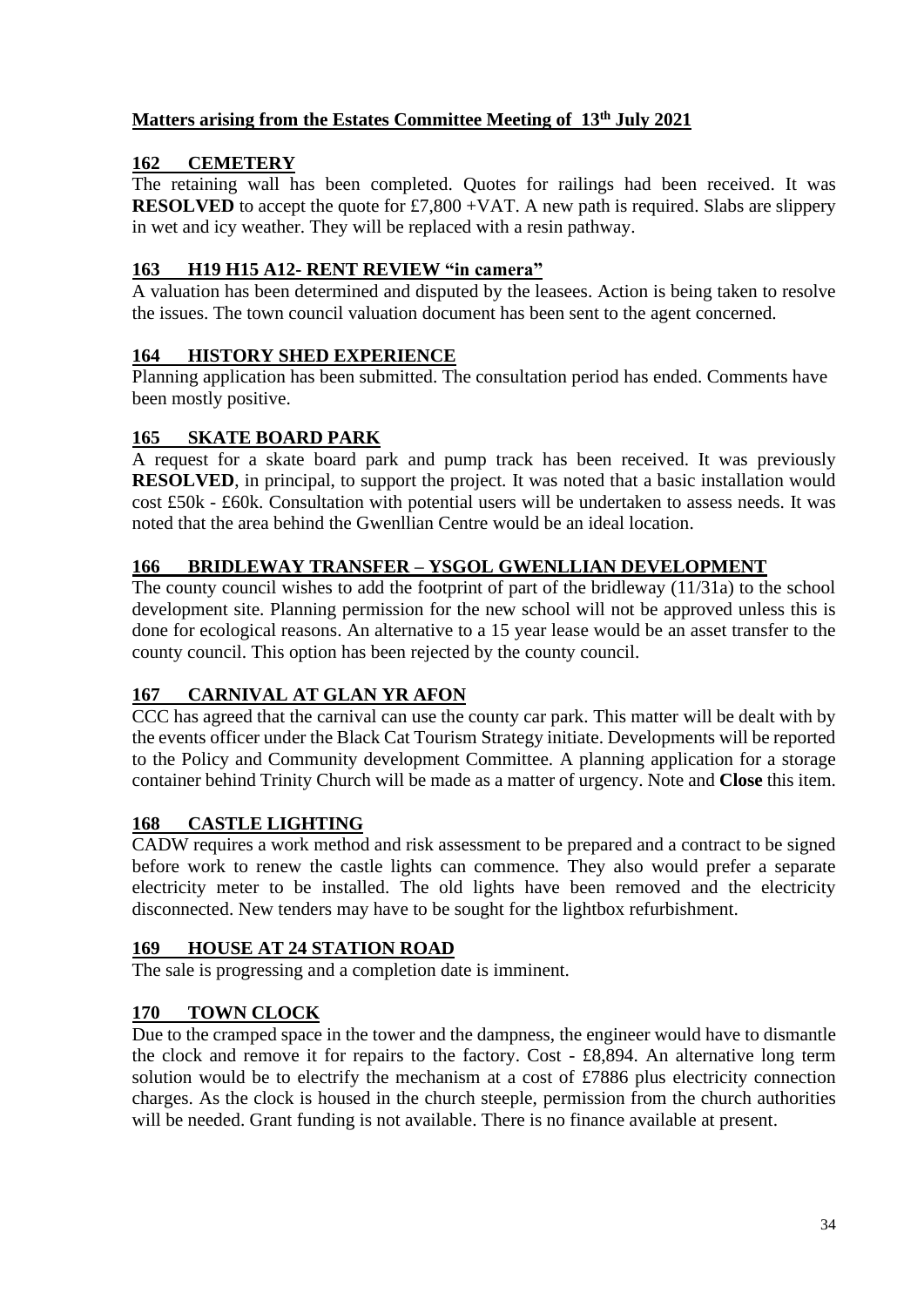# **171 GLAMPING PERMISSION AT GL12**

A request to put glamping pods at Penygroes, Mynydd y Garreg, on council (tenanted) land has been submitted and looked on favourably. A plan of pod locations and access areas has been supplied. No further details have been received. Note and **Close** this item until information has been received.

# **172 FLORAL ARRANGEMENTS**

Health and Safety issues over volunteers working on floral planting have arisen. Due to traffic danger on busy roads 3 planters at Parc y Bocs, Ferry Road and Commissioner's Bridge will be maintained by the contractor. Boxes at Monksford Street and at the Quay will be maintained by Cllr J.Gilasbey. It is anticipated that the newly created Mynydd Gardening Group will look after the remaining boxes.

Volunteers who care for areas such as Plough Gardens and Alsted Street have been requested to register with the town council for insurance purposes.

It was agreed that a local business will care for the Castle River Walk planters, also registering their interest with the council. The Sponsorship Policy will apply.

The Policy committee has considered Risk Assessments for all the above.

# **173 PARKLETS ON TOWN SOUARE**

Seating areas known as parklets are planned for the town square. Quotes have been obtained but the specifications vary and they cannot be directly compared. However, the best option was from a local craftsman at a cost of £8,500. It was **RESOLVED** to purchase 1 large and one smaller unit at a cost of £8,500 to include delivery and assembly. Virements will be made from budget lines, 4049 Floral Enhancement and 4072 Town Square development. Note and **Close** this item.

|                | Ref      | Type                                  | Proposed development | Location             | Applicant             |
|----------------|----------|---------------------------------------|----------------------|----------------------|-----------------------|
| 1              | PL/02436 | Full planning                         | Retention of vehicle | Gravells Ltd, 3-5    | Gravells Ltd, 3-5     |
|                |          |                                       | showroom with rear   | Banc Pendre.         | Banc Pendre,          |
|                |          |                                       | servicing and MOT    | Kidwelly, SA17       | Kidwelly              |
|                |          |                                       | workshops            | 4TA                  |                       |
| $\overline{2}$ | PL/02427 | Full planning                         | Concrete an area of  | 4-5 Kidwelly         | <b>Chris Andrews</b>  |
|                |          |                                       | rough ground, and    | Industrial Estate,   | <b>Ryehill House</b>  |
|                |          |                                       | install Palisade     | Kidwelly, SA17       | <b>Rye Hill Close</b> |
|                |          |                                       | fencing and gates    | 4TF                  | Northampton           |
| 3              | PL/02406 | Outline                               | Replacement home     | The Cottage, Old     | Architects - David    |
|                |          | planning                              |                      | Forge Lane,          | Darkin                |
|                | consent  |                                       |                      | Kidwelly, SA17       | 16 Queen Victoria     |
|                |          |                                       |                      | 5AH                  | Road, Llanelli        |
| $\overline{4}$ | PL/02593 | Householder<br>planning<br>permission | Extensions and       | 35 Hillfield Villas, | Mr Keith Davies,      |
|                |          |                                       | material alterations | Kidwelly, SA17       | 35 Hillfield Villas,  |
|                |          |                                       |                      | 4UL                  | Kidwelly              |
| 5              | PL/02407 | Full planning                         | 1.6MW Solar Farm     | Morfa Pinged,        | Sir Arthur Edwin      |
|                |          |                                       | with infrastructure  | Pembrey, Llanelli,   | Turner                |
|                |          |                                       | buildings            | SA16 OJE             | 3 Leyshon Road        |
|                |          |                                       |                      |                      | Gwaun-Cae-            |
|                |          |                                       |                      |                      | Gurwen                |

# **174 PLANNING APPLICATIONS**

Notes on how to access the county council's weekly planning list will be posted on the website.